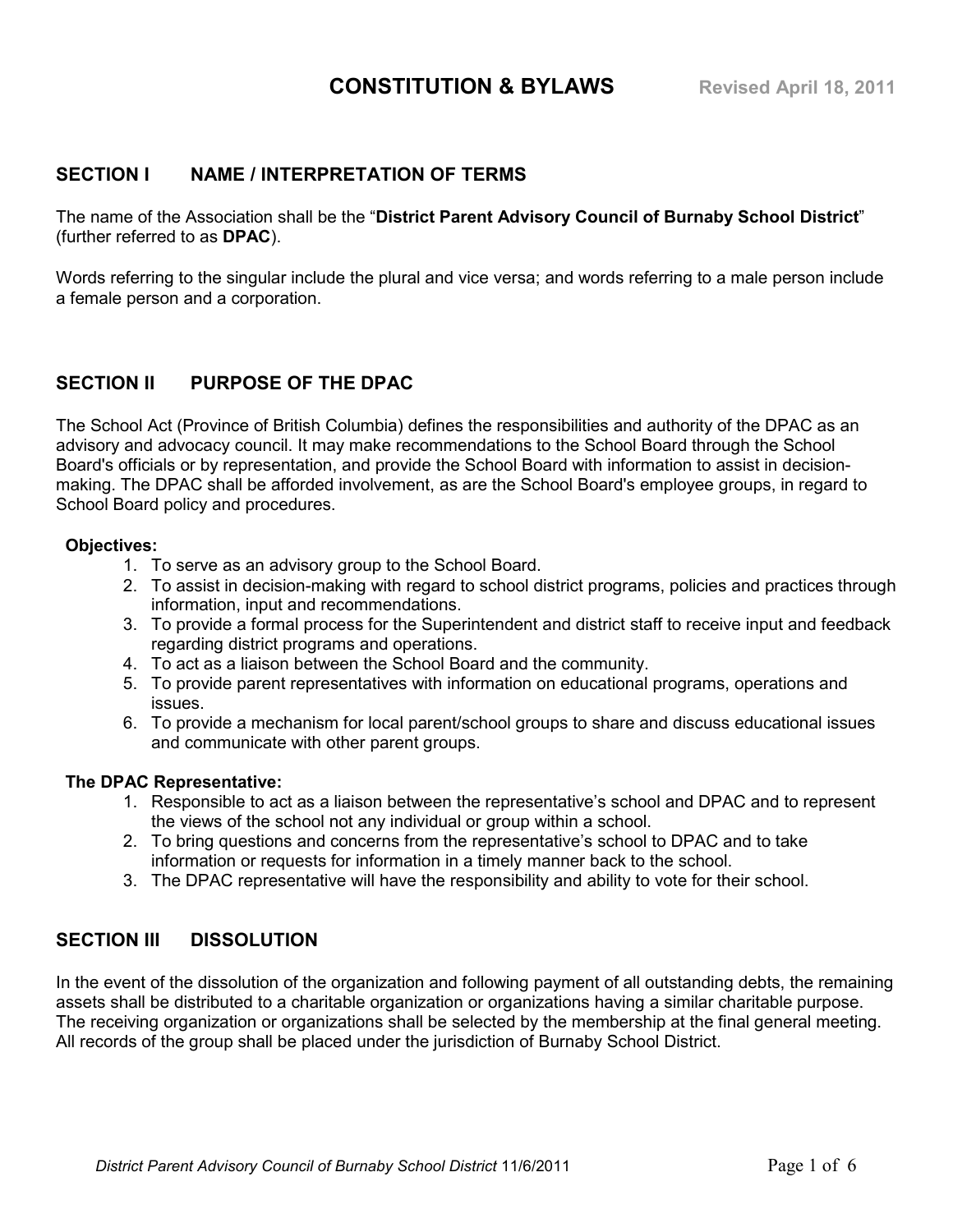# **SECTION IV MEMBERSHIP IN A DPAC**

### **A. DPAC Representative Selection:**

- 1. Each school with 500 or fewer students enrolled is responsible for providing one DPAC representative and one alternate DPAC representative. Preferably the representative shall be an executive of the school Parent Advisory Council or, in the case of the district's designated community schools, the school's Community Council. Schools with more than 500 students are entitled to two alternate district representatives.
- 2. To select representation at the school level shall be through an established process of the school's Parent Advisory Council or Community Council.

#### **B. DPAC Zones**

DPAC zones will be identified as designated by Burnaby School District 41.

# **SECTION V MEETINGS**

#### **A. General Meetings**

- 1. A minimum of five meetings will be held between September and June of each school year.
- 2. Meeting shall be for all officially recognized DPAC representatives and official guests of DPAC (senior administration, trustees, and guest speakers).
- 3. Agendas will be sent out in advance of the meetings, and a summary of proceedings will be distributed following the meetings.
- 4. The summary of each meeting will be forwarded to the School Board through the Superintendent of Schools as an information item.
- 5. General meetings are open to members of the public provided they sign our guest book, notify the Chair that they are present, and shall not participate during the meeting but are there in the role of observers.
- 6. At any given general meeting representatives of the media shall be allowed to attend the meeting at the discretion of the general membership by a simple majority vote.
- 7. Meetings will be conducted efficiently and with fairness to the members present. If procedural problems should arise the DPAC constitution shall be used to resolve the situation, followed by "Robert's Rules of Order".
- 8. A DPAC meeting shall not be a forum for the discussion of individual school personnel, students, parents, or other individual members of the school community.

### **B. Executive Meetings**

Executive meetings as required will be called by the Chairperson to set agendas and discuss matters necessary to the ongoing function of DPAC.

#### **C. Quorum**

- 1. At general meetings the members present shall constitute a quorum.
- 2. At Executive meetings a quorum is 5 members present. If a quorum is not present, the meeting may proceed but no business requiring a vote shall be conducted.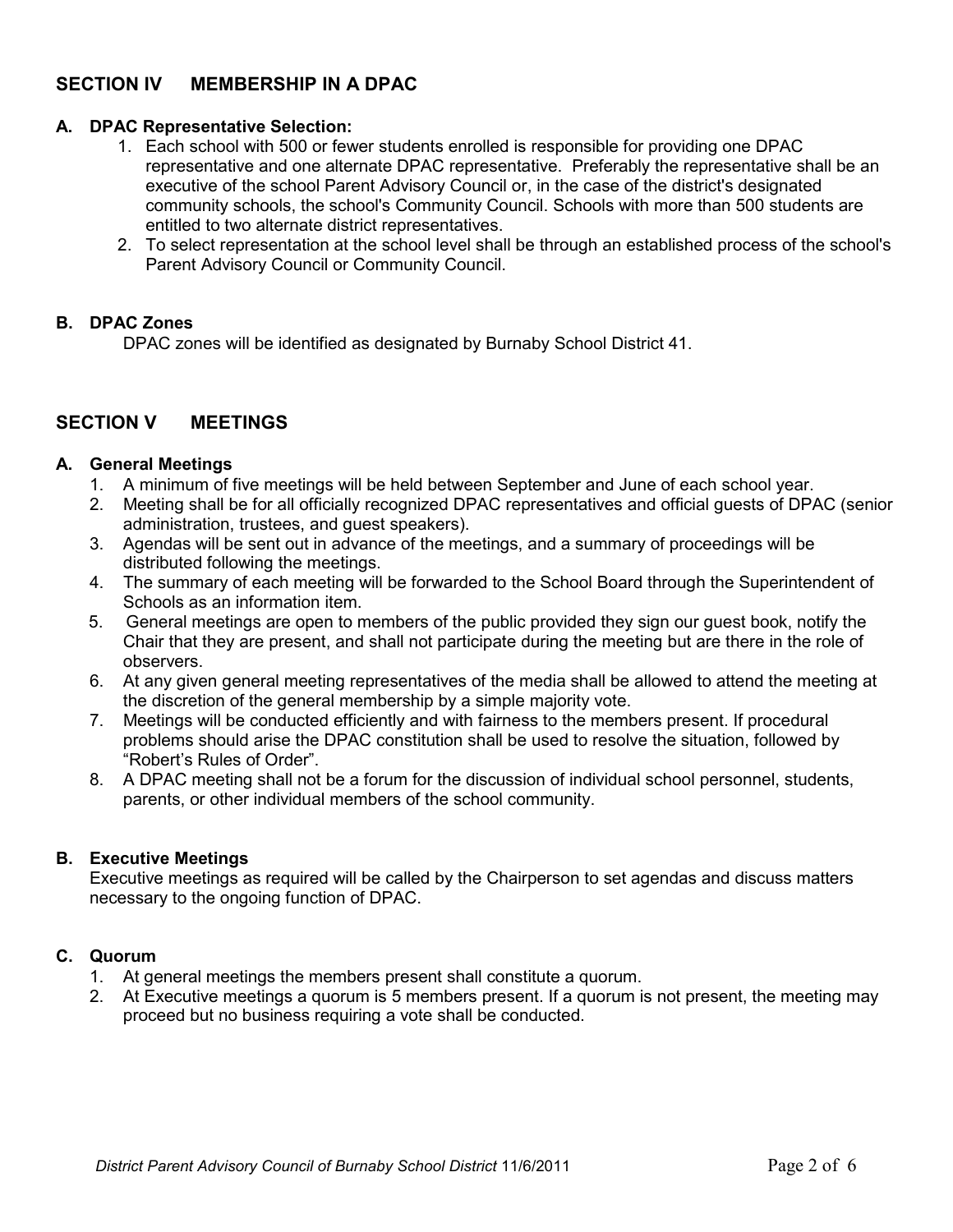## **D. Voting**

- 1. Unless otherwise provided, questions arising at any meeting shall be decided upon by a simple majority vote. The Executive Committee shall have the authority to table any item to the next meeting for purposes of clarification.
- 2. In the case of a tie vote, the motion will be lost.
- 3. Voting of members on all matters must be given personally; voting by proxy shall not be permitted.
- 4. Voting shall be done by a show of hands.
- 5. When electing the Executive Committee members or where a motion is contentious in nature, the chair may deem voting be done by secret ballot. The ballots will be destroyed after the vote.
- 6. The DPAC representative or their alternate will have the responsibility and ability to vote for their school. Each school will only have one vote even if more than one representative and/or alternate is present.

## **SECTION VI ELECTION OF DPAC EXECUTIVE COMMITTEE**

- 1. A maximum of two representatives will be elected from each zone of the school district yearly to serve on the Executive Committee. Representatives' elected to the Executive Committee must have a child enrolled in Kindergarten to Grade 12 in the Burnaby school system.
- 2. In addition to the two representatives from each zone, one member at large position can be appointed at the discretion of the Executive Committee.
- 3. Executive Committee shall select when required from its membership a chairperson, vice-chairperson, secretary and treasurer.
- 4. No employee or elected official of any school district or the Ministry of Education shall be eligible to serve as an Executive Committee officer.

## **SECTION VII EXECUTIVE COMMITTEE RESPONSIBILITIES**

It is the responsibility of the Executive Committee:

- 1. To be the formal liaison between the School Board and DPAC representatives regarding parent involvement in school district operations.
- 2. To identify and appoint parent representatives to represent DPAC on school district and community committees.
- 3. To ensure that there is representation from Burnaby parents at appropriate educational workshops, meetings and conferences.
- 4. To take responsibility for the operations of the DPAC including chairing district meetings, recording the proceedings and managing the financial affairs of the DPAC.
- 5. To identify topics and plan meeting format and agenda for district parent meetings
- 6. To act as group leaders and recorders in group discussions at district meetings and to be the communication liaison between DPAC representatives in each of the district's zones.
- 7. To inform DPAC representatives, on an ongoing basis, of the issues and topics being discussed at Executive meetings and at the various committees where DPAC has membership.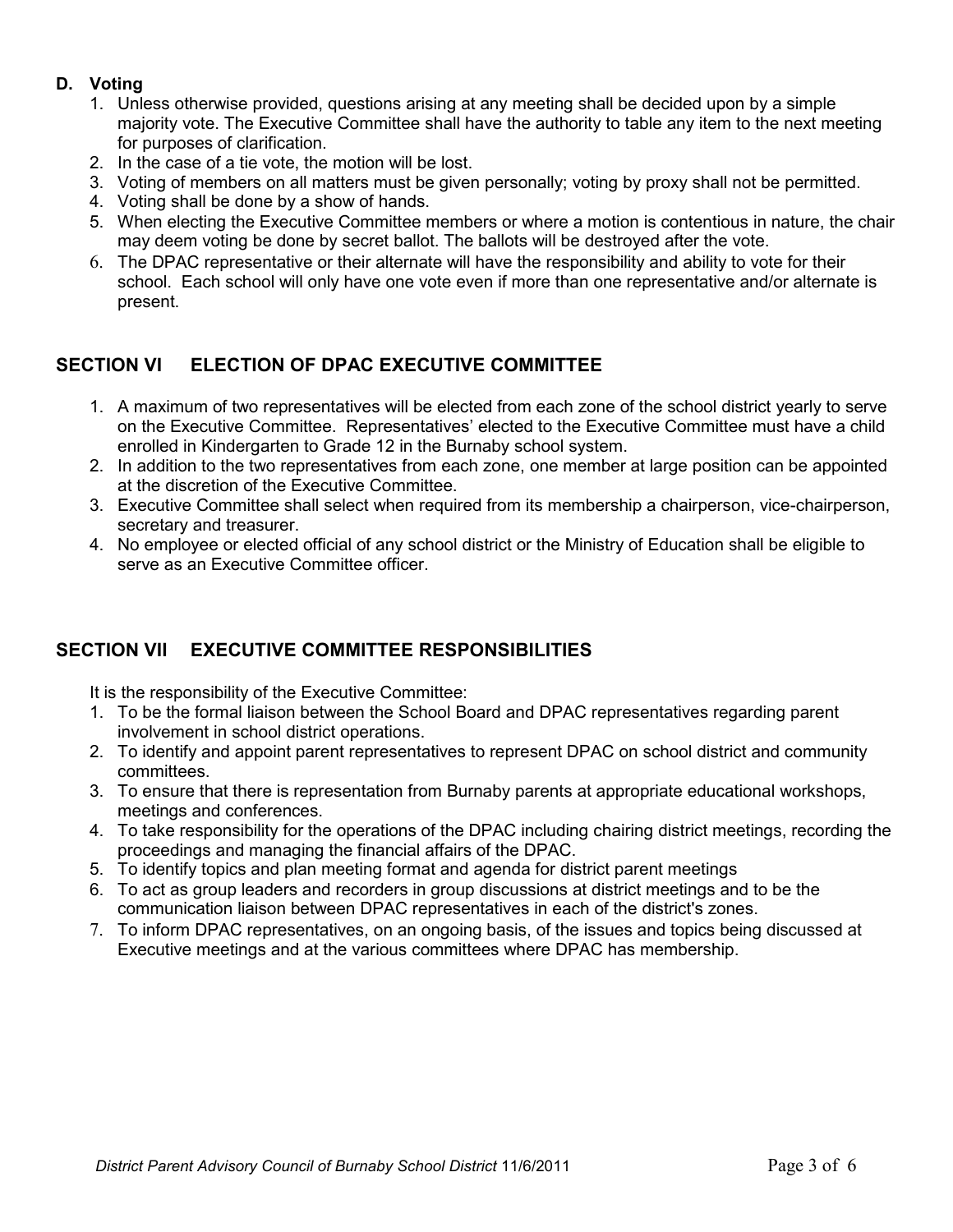# **SECTION VIII TERM OF EXECUTIVE COMMITTEE OFFICERS**

- 1. The term of office for the chair and vice-chair shall be from June to May.
- 2. The term of office for secretary and treasurer shall be from June to May.
- 3. If any officer resigns during a term of office or if any office is not filled, the Executive Committee will inform the membership of the vacancy and at the Executive Committee's discretion may fill the position from the Executive Committee or ask the general DPAC membership for a volunteer to fill that position. The Executive Committee may decide to leave the vacancy and fill it at a later date.
- 4. No person shall hold any one Executive Committee office for more than three consecutive terms.

# **SECTION IX DUTIES OF EXECUTIVE COMMITTEE OFFICERS**

From the Executive Committee there will be an election for the following positions:

### 1. **The Chairperson:**

- Is responsible for chairing both the Executive Committee and DPAC meetings.
- Acts as spokesperson for the DPAC.
- 2. **The Vice-Chairperson:**
	- Is responsible for chairing both the Executive Committee and DPAC meetings in the absence of the chairperson.
	- Acts as DPAC spokesperson in absence of the chairperson.

### 3. **The Secretary:**

- Is responsible for recording the Executive Committee and DPAC meeting proceedings.
- 4. **The Treasurer:**
	- Is responsible for the financial operations of the DPAC.
- 6. **The Past Chairperson:**
	- Act in an advisory capacity to all DPAC matters to provide continuity.
	- To assist Executive Committee members
	- Shall be part of the Executive Committee.
	- Shall assume the role of Chair when the Chair and Vice-Chair are unable to fulfill that capacity until a new Chair is selected.

# **SECTION X REMOVAL OF EXECUTIVE COMMITTEE MEMBER or COMMITTEE APPOINTEE**

- An Executive Committee member or committee appointee can be removed from their responsibilities, for unexplained and continual lack of attendance or for failure to abide by the Code of Ethics, by majority vote of the Executive Committee.
- Written notice specifying the intention to make a motion to remove the Executive Committee member or committee appointee shall be given to the individual, not less than 14 days before the Executive Committee meeting.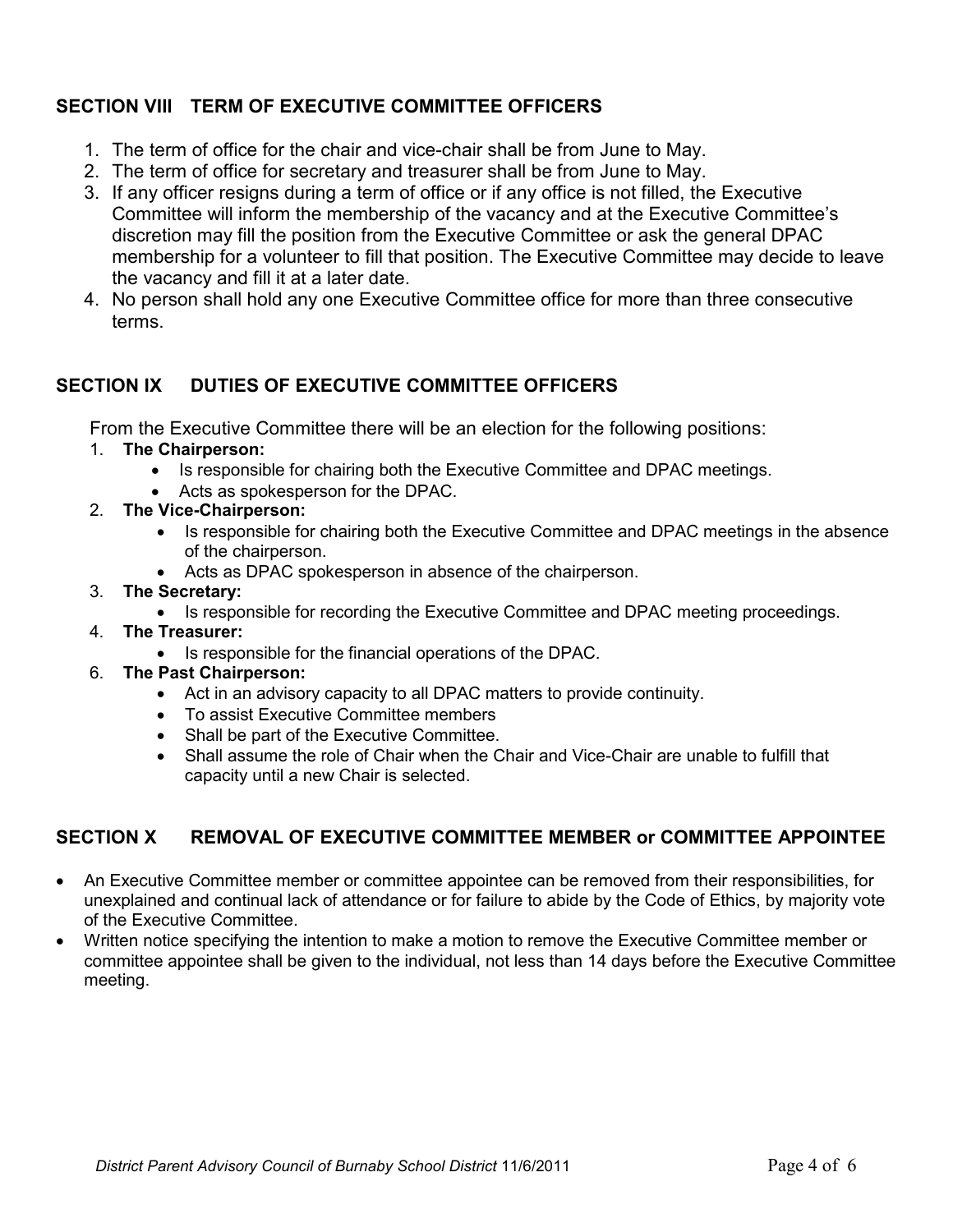# **SECTION XI COMMITTEES**

### **1. Guidelines for Committee Appointment**

- A. It is the responsibility of the Executive Committee to identify, encourage and select parent representative on various school district and community committees. The following guidelines outline the criteria when selecting parent representatives for committees, their role, responsibilities and reporting relationship, and the process to be used.
- B. The preferred candidate will:
	- 1. Be an active member of DPAC or his / her school Parent Advisory Committee.
	- 2. Have previous knowledge, interest and/or experience in the topic area covered by the committee.
	- 3. Be expected to be respectful of the views and opinions of others.
	- 4. Be articulate and confident in expressing one's self.
	- 5. Be able to recognize his or her responsibility to look at and bring forward issues from a district-wide perspective.

### **2. Role, Responsibilities & Reporting Relationship**

- A. The parent representative will:
	- 1. Attend regularly and participate fully at committee meetings and any other related activities that the committee holds.
	- 2. Identify when an issue needs to be brought to the attention of DPAC through the chair or an Executive Committee member.
	- 3. Actively participate in the workings of the committee, including presenting his/her views as a representative parent.
	- 4. Commit to reporting on a regular basis to the Executive Committee through the chair and to DPAC at large. It is expected that a report will be made at the regular DPAC meeting on a bimonthly basis (monthly if required). A report to the DPAC chair is required prior to each monthly Executive Committee meeting.

### **3. Selection Process**

- A. The Executive Committee will:
	- 1. Establish a selection committee of no less than three Executive Committee members to review applications and make a recommendation.
	- 2. Determine a closing date for receipt of applications that provides sufficient time and opportunity for the request to be shared at the local school level.
	- 3. Advise all DPAC representatives and school Parent Advisory Committees of the opportunity to sit on the committee.
	- 4. Outline the nature of the committee, requirements, time commitment involved, and terms of the appointment.
- B. Interested parents will:
	- 1. Submit an application to the Executive Committee outlining why they are interested in representing DPAC on the committee and describing their background and experience. Additional information may be attached to the application.
	- 2. Provide the names of references to support their application.
	- 3. Make themselves available for a telephone or personal meeting with the selection committee.
- C. The selection committee will:
	- 1. Review the application.
	- 2. Follow up with the applicants and reference sources.
	- 3. Make a recommendation to the Executive Committee and, where time permits, to the regular monthly meeting of DPAC.
	- 4. Advise and thank all applicants for their interest.

*District Parent Advisory Council of Burnaby School District* 11/6/2011 Page 5 of 6